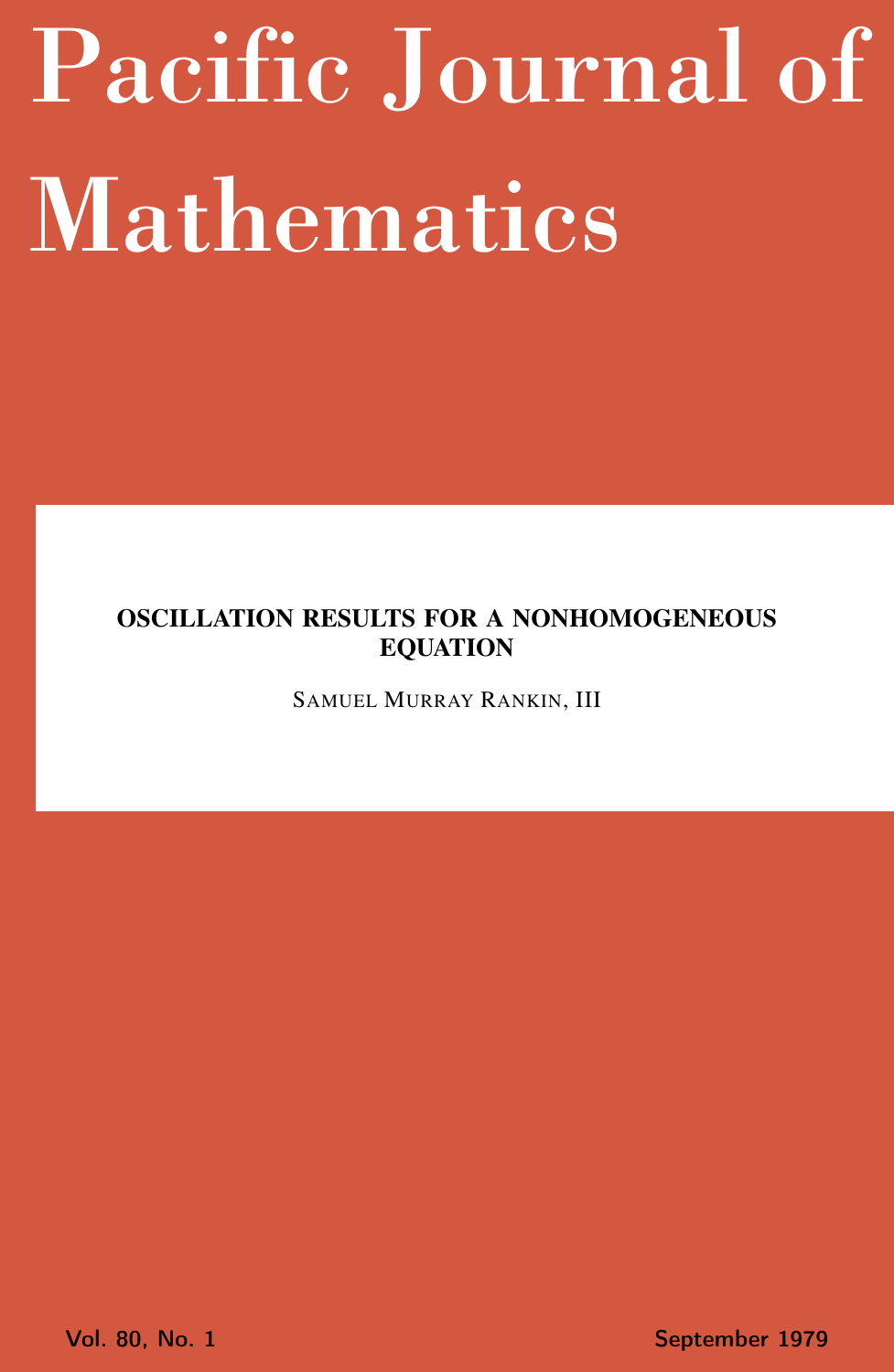## OSCILLATION RESULTS FOR A NONHOMOGENEOUS **EQUATION**

SAMUEL M. RANKIN. III

The purpose of this note is to investigate oscillatory properties of solutions of the equation

 $(1)$  $u''+p(t)u=f(t)$ 

via the transformation  $y(t) = u(t)z(t)$  where  $u(t)$  is a solution of the equation

$$
(2) \t u'' + p(t)u = 0.
$$

Equation  $(2)$  is assumed to be nonoscillatory throughout the paper. This represents a distinct change from most of the recent work concerning oscillation in equation (1).

The transformation  $y(t) = \phi(t)z(t)$  transforms equation (1) into

(3) 
$$
(\phi^2 z'')' + \phi(t)(\phi''(t) + p(t)\phi(t))z = f(t)\phi(t).
$$

If  $\phi(t)$  is a solution of (2) then (3) becomes

$$
(3') \qquad \qquad (\phi^2 z')' = f(t)\phi(t) .
$$

Equation (3') enables us to characterize the oscillatory behavior of solutions of (1) in terms of the forcing function  $f(t)$  and the nonoscillatory solutions of equation (2). The need for "explicit" sign conditions on  $p(t)$  is eliminated. However, some implicit sign conditions will be assumed, that is, the solution  $\phi(t)$  of equation (2) will be given properties that are implied by specific sign conditions on  $p(t)$ .

In recent articles Macki [10] and Komkov [7] have pointed out the usefulness of the transformation  $u(t) = \phi(t)z(t)$  in studying qualitative properties of the differential equation

$$
(r(t)u^{\prime})^{\prime}+p(t)u=0.
$$

As usual a nontrivial solution  $y(t)(u(t))$  of equation (1) [resp. (2)] is oscillatory if on each ray  $(a, \infty)(a > 0)$  there exists a  $t_0 \in (a, \infty)$ with  $y(t_0) = 0$  ( $u(t_0) = 0$ ). Equation (1) [resp. (2)] is oscillatory if all solutions are oscillatory. A solution  $y(t)$  [resp.  $u(t)$ ] of equation  $(1)$  [resp.  $(2)$ ] is nonoscillatory if it is eventually nonzero. It is well known that all solutions of equation (2) are either oscillatory or nonoscillatory. The functions  $p(t)$  and  $f(t)$  are assumed to be continuous on  $[0, \infty)$ , so only solutions on the interval  $[0, \infty)$  will be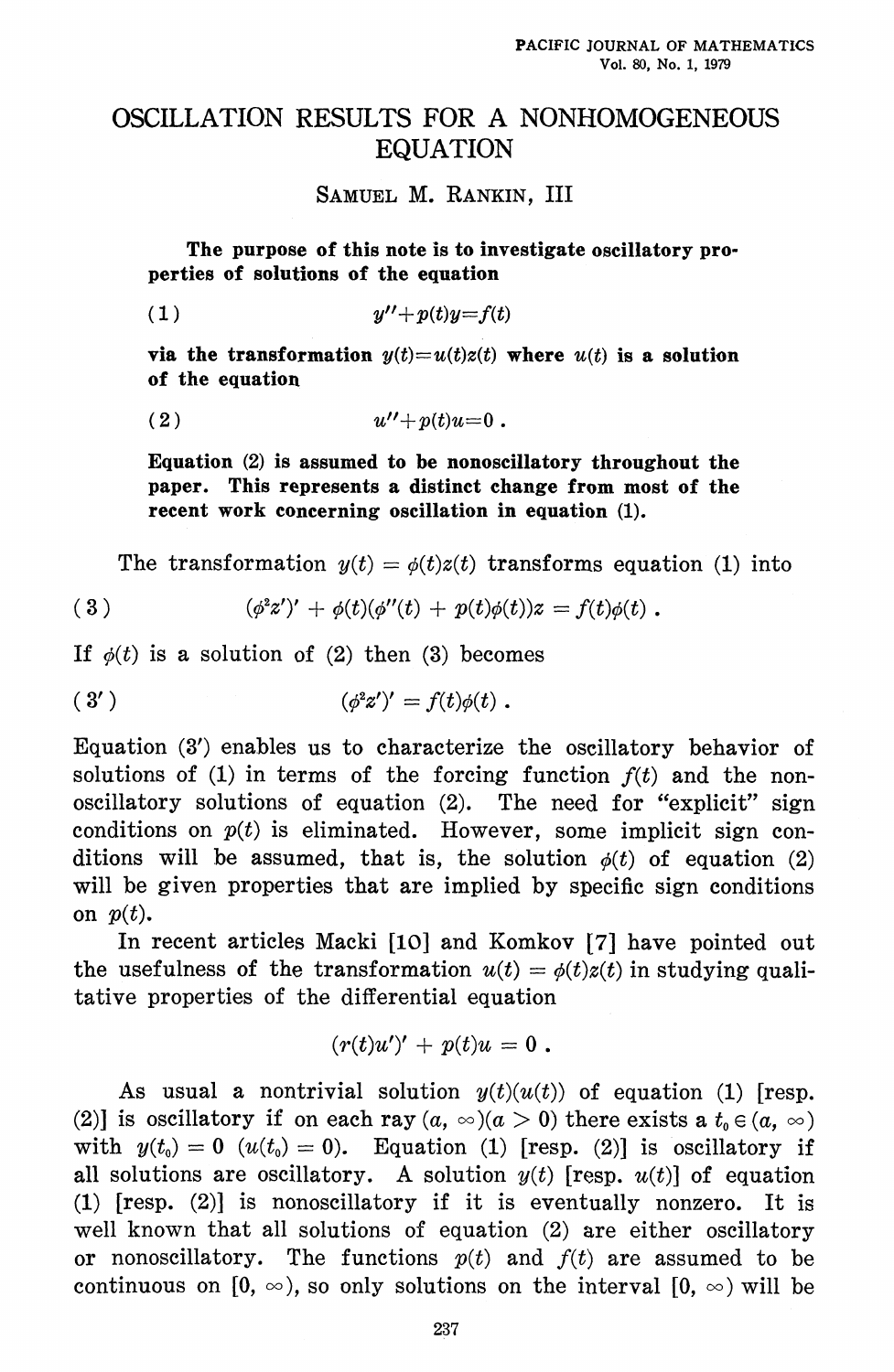considered.

There has been considerable interest in the oscillatory properties of equation (1) and some of its nonlinear analogues, for example, Abramovich [1], Grimmer and Patula [2], Graef and Spikes [3] [4], Hammett [5], Jones and Rankin [6], Lovelady [8] [9], Rankin [11] [12], Singh [13], Skidmore and Bowers [14], Tefteller [15] and Wallgren [16]. In each of these papers, except  $[2]$  and  $[11]$ , a sign condition is imposed on  $p(t)$ , and in all but [6] and [8] the unforced equation is either implicitly or explicitly assumed oscillatory.

To motivate our first theorem, consider the following examples:

EXAMPLE 1. 
$$
u'' + (1/4)t^{-2}u = 0
$$
  $y'' + (1/4)t^{-2}y = t(1/2) \sin t$  and  
EXAMPLE 2.  $u'' = 0$   $y'' = t \sin t$ .

It is seen below that the nonhomogeneous equations in the above examples are oscillatory.

**THEOREM** 1. If there exists a positive solution  $\phi(t)$  of equation (2) such that for each  $T > 0$  and for some  $M > 0$ 

$$
\begin{array}{ll}\n(i) & \lim_{t \to \infty} \int_{r}^{t} f(s) \phi(s) ds = -\infty \quad and \quad \overline{\lim_{t \to \infty}} \int_{r}^{t} f(s) \phi(s) ds = \infty, \\
(ii) & \left| \int_{t}^{t} 1/\phi^{2}(s) \int_{s}^{s} f(r) \phi(r) dr ds \right| \leq M \int_{t}^{t} ds/\phi^{2}(s) \quad and\n\end{array}
$$

(ii)  $\left|\int_{T} 1/\phi^{2}(s)\int_{T} f(r)\phi(r) dr ds\right| \leq M \int_{T} ds/\phi^{2}(s)$  and<br>(iii)  $\lim_{t \to \infty} \int_{T}^{t} ds/\phi^{2}(s) = \infty$ , then equation (1) is oscillatory.

REMARK. In Theorem 1 and the theorems given below, it is easily seen that if  $f(t)$  satisfies our hypothesis, so does  $-f(t)$ . The transformation  $v = -y$  changes (1) into an equation of the same form preserving the assumptions of the theorems. Therefore, when we assume a solution  $y(t)$  of equation (1) is nonoscillatory, we will assume  $y(t) > 0$  on some ray  $(a, \infty)$ .

*Proof of Theorem* 1. Suppose equation (1) is nonoscillatory so that there exists a solution  $y(t)$  of equation (1) such that  $y(t) > 0$ on  $(a, \infty)$  for some  $a > 0$ . The function  $z(t)$ , defined by  $y(t) =$  $\phi(t)z(t)$ , is a nonoscillatory solution of equation (3'). After integrating (3') and applying (i), we have that  $\lim_{t\to\infty}\phi^2(t)z'(t)=-\infty$ . Now choosing  $T_1 > T$  such that  $\phi^2(T_1)z'(T_1) < -2M$ , we have by integration that

$$
z(t)\,=\,z(T_{_1})\,+\,\phi^{\scriptscriptstyle 2}(T_{_1})z'(T_{_1}){\hskip -2.5pt}\int_{\hskip -2.7pt T_{_1}}^{\hskip -2.2pt t}ds/\phi^{\scriptscriptstyle 2}(s)\,\,+ \,{\hskip -2.5pt}\int_{\hskip -2.7pt T_{_1}}^{\hskip -2.2pt t}1/\phi^{\scriptscriptstyle 2}(s){\hskip -2.5pt}\int_{\hskip -2.7pt T_{_1}}^{\hskip -2.2pt s}f(r)\phi(r)drds\,\,.
$$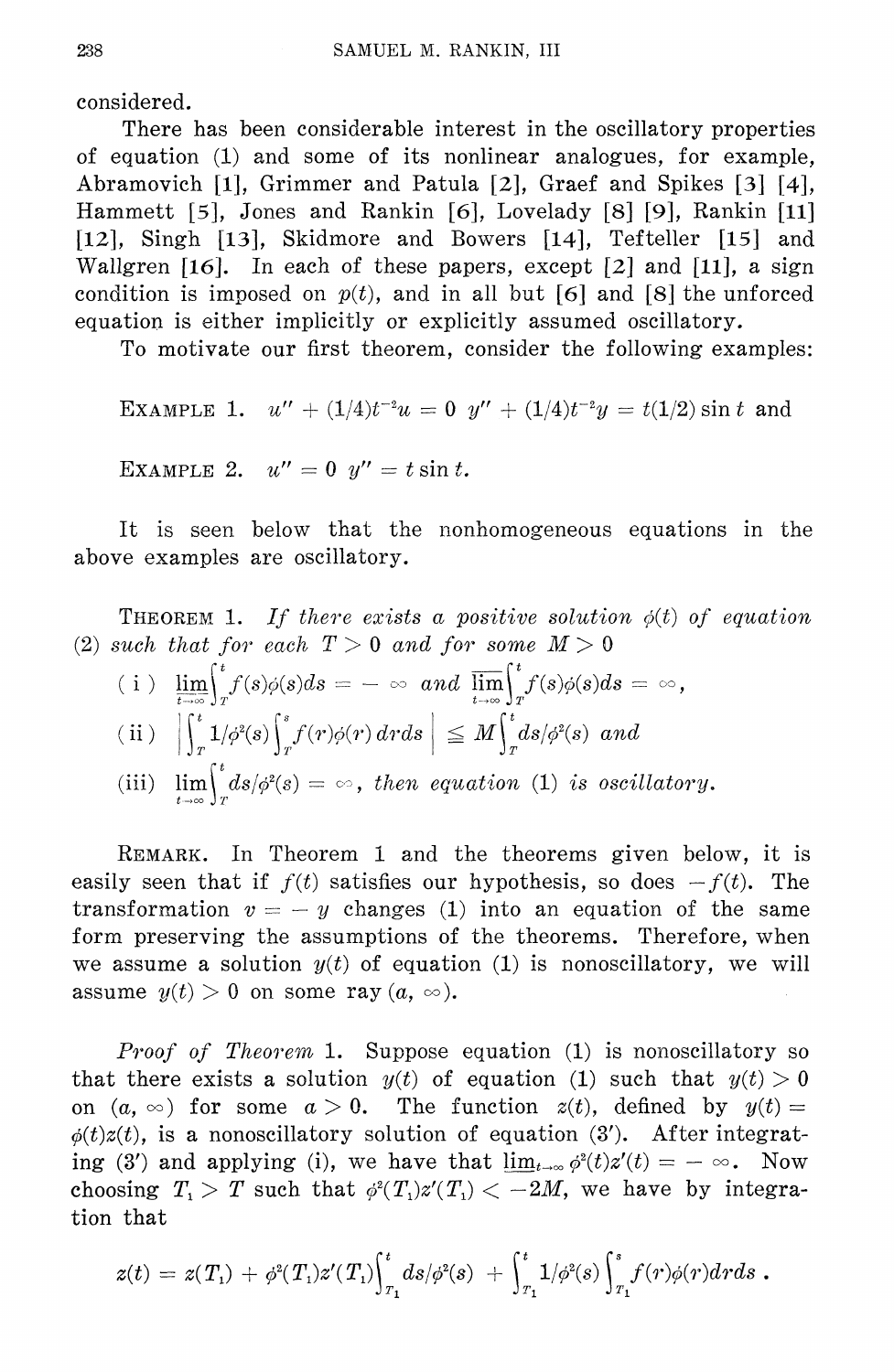From (ii) we obtain

$$
z(t) < z(T_{\scriptscriptstyle 1}) - M \int_{r_{\scriptscriptstyle 1}}^t\!ds/\phi^{\scriptscriptstyle 2}(s) \;,
$$

and by (iii) the solution  $z(t)$  is eventually negative. This contradicts  $y(t) > 0$  on  $[T, \infty)$ .

REMARK. In Example (1), choose  $\phi(t) = t^{1/2}$  and in Example (2),  $\phi(t)=1.$ 

**THEOREM 2.** If there exists a positive solution  $\phi(t)$  of equation (2) such that for  $T$  sufficiently large

(i) 
$$
\lim_{t \to \infty} \int_{r}^{t} 1/\phi^{2}(s) \int_{r}^{s} f(r)\phi(r) dr ds = -\infty \text{ and}
$$

$$
\lim_{t \to \infty} \int_{r}^{t} 1/\phi^{2}(s) \int_{r}^{s} f(r)\phi(r) dr ds = \infty \text{ and}
$$
(ii) 
$$
\lim_{t \to \infty} \int_{r}^{t} ds/\phi^{2}(s) < \infty \text{ then equation (1) is oscillatory.}
$$

*Proof.* Suppose there exists a solution  $y(t)$  of equation (2) such that  $y(t) > 0$  on  $(a, \infty)$  for some  $a > 0$ , then the function  $z(t)$ , defined by  $y(t) = \phi(t)z(t)$ , is a positive solution of equation (3') on  $[T, \infty)$ for some  $T > a$ . Integrating equation (3') twice we have

$$
z(t) = z(T) + \phi^2(T) z'(T) \Big\vert_r^t ds/\phi^2(s) + \Big\vert_r^t 1/\phi^2(s) \Big\vert_r^s f(r) \phi(r) dr ds \; .
$$

By conditions (i) and (ii),  $z(t)$  satisfies  $z(t_0) < 0$  for some  $t_0 > T$ , thus contradicting the positivity of  $y(t)$  on  $(a, \infty)$ .

EXAMPLE 3. The equation  $y'' - y = e^{3t}$  sin t illustrates Theorem 2 where  $\phi(t) = e^t$ . Also for  $y'' = t^3 \cos t$  choose  $\phi(t) = t$ .

EXAMPLE 4. For the equation  $y'' - y = \sin t$  all of the conditions of Theorems 1 and 2 are not met. This equation has the general solution  $y(t) = -1/2 \sin t + c_1 e^{-t} + c_2 e^{t}$ . Notice that all bounded solutions on [0,  $\infty$ ) can be written in the form  $y(t) = 1/2 \sin t + c_1 e^{-t}$  for some  $c_1$ . It is easily seen that these solutions are oscillatory. The following theorem can now be stated.

**THEOREM 3.** If there exists a positive bounded solution  $\phi(t)$  of equation (2) and an  $a > 0$  such that

- (i)  $\lim_{t\to\infty}\phi(t)\int_{T}^{t}ds/\phi^{2}(s) = \lim_{t\to\infty}\int_{T}^{t}ds/\phi^{2}(s) = \infty$  for each  $T > a$  and
- (ii) there exists a sequence  $\{T_n\}_{n=1}^{\infty}$  such that  $\lim_{n\to\infty} T_n = \infty$ ,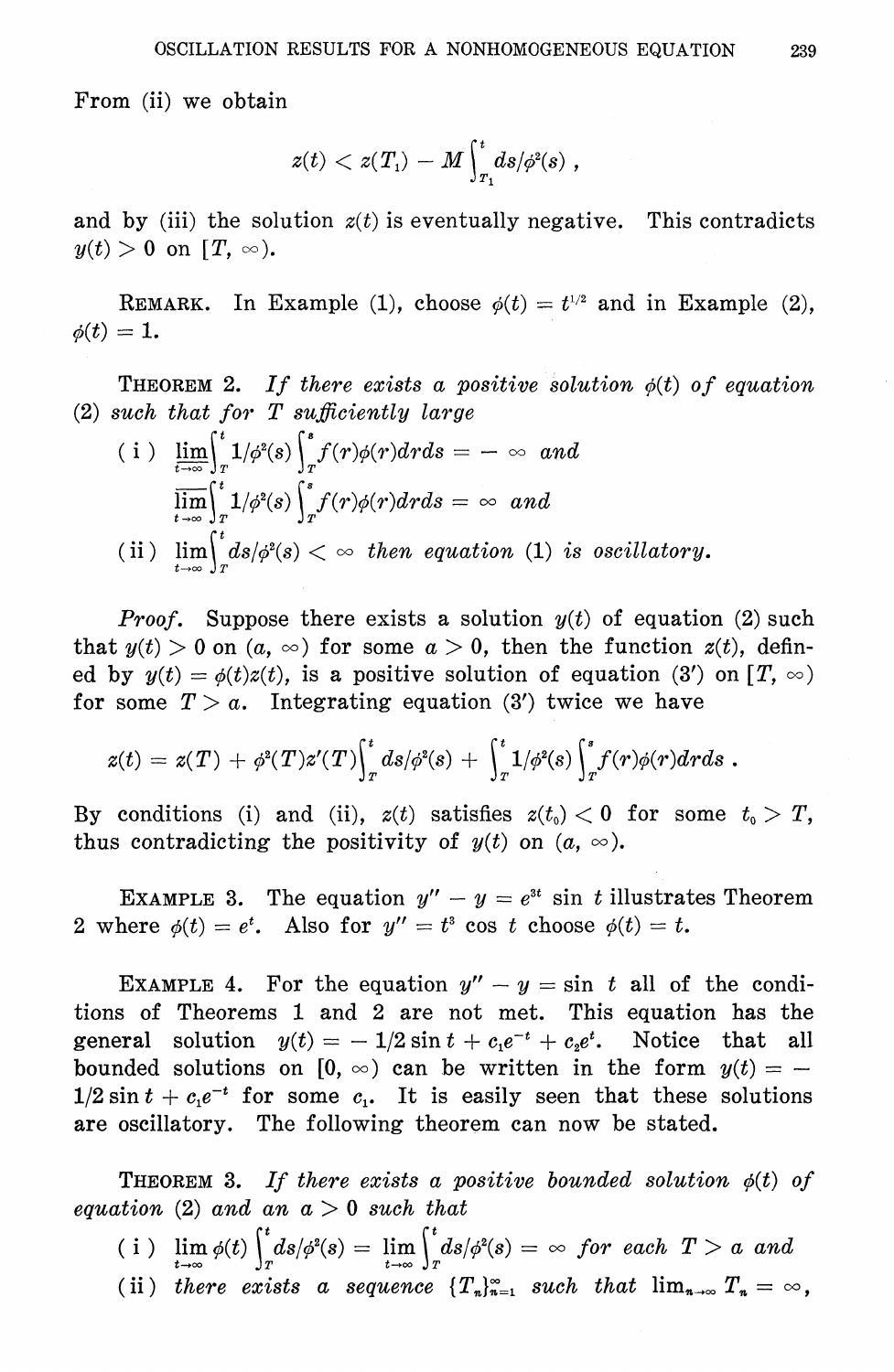$\lim_{t\to\infty}\int_{T_*}^t f(s)\phi(s)ds=0,\ \ \lim_{t\to\infty}\int_{T_*}^t 1/\phi^2(s)\int_{T_*}^s f(r)\phi(r)drds=-\ \infty\ ,\ \lim_{t\to\infty}\int_{T_*}^t 1/\phi^2(s)$  $\int_{r_n}^{s} f(r)\phi(r) dr ds = \infty$ , and  $\phi(t) \int_{r_n}^{t} 1/\phi^2(s) \int_{r_n}^{s} f(r)\phi(r) dr ds$  is bounded,<br>then all bounded solutions of equation (1) are oscillatory.

*Proof.* Suppose there exists a bounded solution  $y(t)$  of equation (1) such that  $y(t) > 0$  on  $[T, \infty)$   $(T > a)$ . Integrating equation  $(3')$ from  $T_n$  to t for some  $T_n > T$ , we have

$$
(* )
$$
\n
$$
\phi^2(t)z'(t) = \phi^2(T_n)z'(T_n) + \int_{T_n}^t f(s)\phi(s)ds .
$$

 $\phi^2(T_n)z'(T_n)$  is greater than 0, for each *n*, for if  $\phi^2(T_n)z'(T_n) = 0$ , a second integration yields

$$
z(t) = z(T_n) + \int_{T_n}^t 1/\phi^2(s) \int_{T_n}^s f(r)\phi(r) dr ds
$$
 and by (ii)

 $\lim z(t) = -\infty$ , a contradiction. If  $\phi^2(T_n)z'(T_n)$  is negative, then choose  $\varepsilon > 0$  such that  $\phi^2(T_n)z'(T_n) + \varepsilon < 0$ . By (ii), it is true for  $t>T'$  for some  $T'>T_n$  that  $\int_{T_m}^t f(s)\phi(s)ds < \varepsilon$  and from  $(*) z'(t) <$  $\phi^2(T_n)z'(T_n) + \varepsilon/\phi^2(t)$ , for  $t \geq T$ . Integrating the above inequality from T' to t gives  $z(t) < (\phi^2(T_n)z'(T_n) + \varepsilon) \int_{\pi}^{t} ds/\phi^2(s) + z(T')$ . Applying (i), it can be seen that  $z(t)$  will eventually be negative.

Now, integrating (\*) from  $T_n$  to t and multiplying by  $\phi(t)$  gives

$$
y(t) = \phi(t)z(t) = \phi(t)z(T_n) + \phi^2(T_n)z'(T_n)\phi(t)\Big|_{T_n}^t ds/\phi^2(s)
$$

$$
+ \phi(t)\Big|_{T_n}^t 1/\phi^2(s)\Big|_{T_n}^s f(r)\phi(r)drds.
$$

The left side of the above equality remains bounded while the right side approaches infinity by (i), (ii), and the fact that  $\phi^2(T_n)z'(T_n) > 0$ ; the theorem is proved.

It is an easy exercise to see that  $w(t) = y_1(t) - y_2(t)$  is a solution of equation (2) whenever  $y_i(t)$  and  $y_i(t)$  are solutions of equation  $(1)$ . Thus if equation  $(2)$  is nonoscillatory, there are at most a finite number of points  $t_1 \cdots t_n$  such that  $y_1(t_i) = y_2(t_i)$  for  $i =$ 1, 2,  $\cdots$ , *n*. Let us further assume that  $y_1(t)$  and  $y_2(t)$  have no double zeros for large t and that for sufficiently large a, b,  $y_1(a) = y_1(b) = 0$ with  $y_1 \neq 0$  on  $(a, b)$ . Then if  $y_2(t_0) = 0$  for some  $t_0 \in (a, b)$ , the solution  $y_2(t)$  of (1) has an even number of zeros in  $(a, b)$ .

To obtain asymptotic results for nonoscillatory solutions of equation (1), equation (3) is considered once more where  $\phi(t)$  is not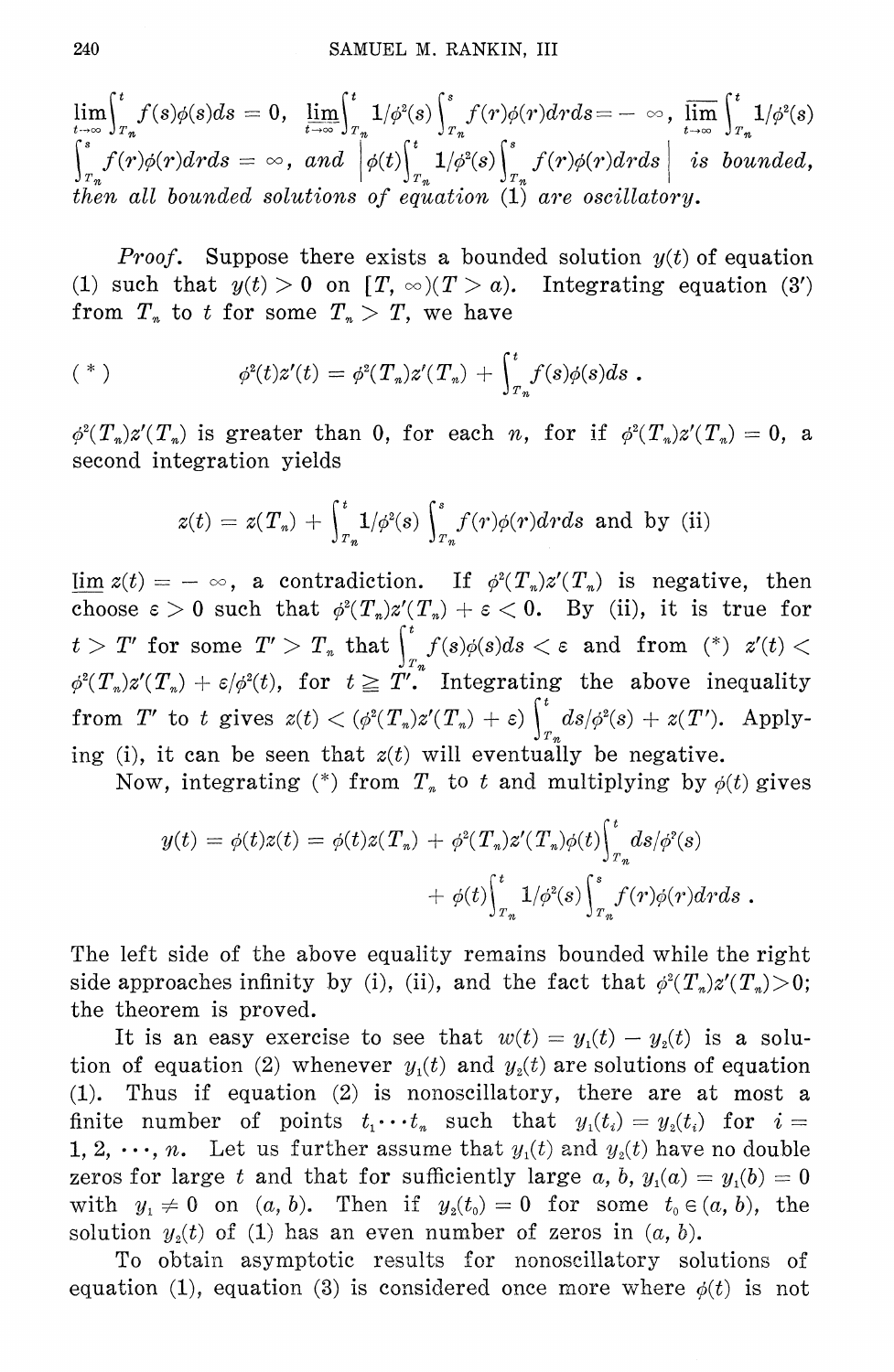necessarily a solution of equation  $(2)$ . The following results of Hammett [5] and Graef and Spikes [3] for the differential equation

$$
(4) \qquad \qquad (r(t)v')' + p(t)v = f(t)
$$

will be useful.

THEOREM 4. [Hammett, 5]. If (i)  $r(t) > k > 0$  on  $[0, \infty)$  and  $\int_{0}^{\infty} dt / r(t) = \infty$ , (ii)  $p(t) > k > 0$ (iii)  $f \in L(0, \infty)$ 

then all nonoscillatory solutions  $v(t)$  of (4) satisfy  $\lim v(t) = 0$ .

THEOREM 5. [Graef and Spikes, 3]. If (i)  $r(t) > 0$  on  $[0, \infty)$  and  $\int_{0}^{\infty} dt / r(t) = \infty$ , (ii)  $p(t) > 0$  and  $\int_{0}^{\infty} p(s)ds = \infty$ , (iii)  $\int_0^{\infty} (\int_a^w ds/r(s)) |f(w)| dw < \infty$ ,

then all nonoscillatory solutions  $v(t)$  of (4) satisfy  $\lim_{t\to\infty}v(t)=0$ .

**THEOREM 6.** If there exists a positive function  $\phi(t)$  such that  $\phi(t)f(t) \in L(0, \infty)$ ,  $\phi(\phi''(t) + p(t)\phi(t)) > K_1$ ,  $\phi^{2}(t) > K_1$ , for some  $K_1 > 0$ and  $\int d\mathbf{s}/\phi^2(\mathbf{s}) = \infty$ , then every nonoscillatory solution of equation (1) satisfies  $\lim_{t\to\infty} y(t)\phi(t) = 0$ .

*Proof.* By Theorem 4 and the hypothesis, each nonoscillatory solution  $z(t)$  of equation (3) satisfies  $\lim_{t\to\infty} z(t) = 0$ .

EXAMPLE 5. For the equation

$$
(5) \hspace{3.1em} y'' + t^{-1}y = 2t^{-3} + t^{-2}
$$

let  $\phi(t) = t^{1/2}$  and the conditions of the theorem are satisfied. Notice that equation (5) does not satisfy all of Hammett's hypothesis.

THEOREM 7. If  $\int_b^{\infty} \left(\int_b^s dw/\phi^2(w)\right) |\phi(s)f(s)| ds < \infty$  where  $\phi(t) > 0$ ,  $\int_0^\infty dw/\phi^2(w) = \infty$ ,  $\int_0^\infty [\phi''(t)\phi(t) + p(t)\phi^2(t)]dt = \infty$ , and  $\phi''\phi + p(t)\phi^2 > 0$ then all nonoscillatory solutions of equation (1) satisfy  $\lim y(t)/\phi(t)=0$ .

*Proof.* Equation (3) now satisfies the hypothesis of Theorem  $5$ and so  $\lim_{t\to\infty}z(t)=0$  for each nonoscillatory solution  $z(t)$  of equation  $(3).$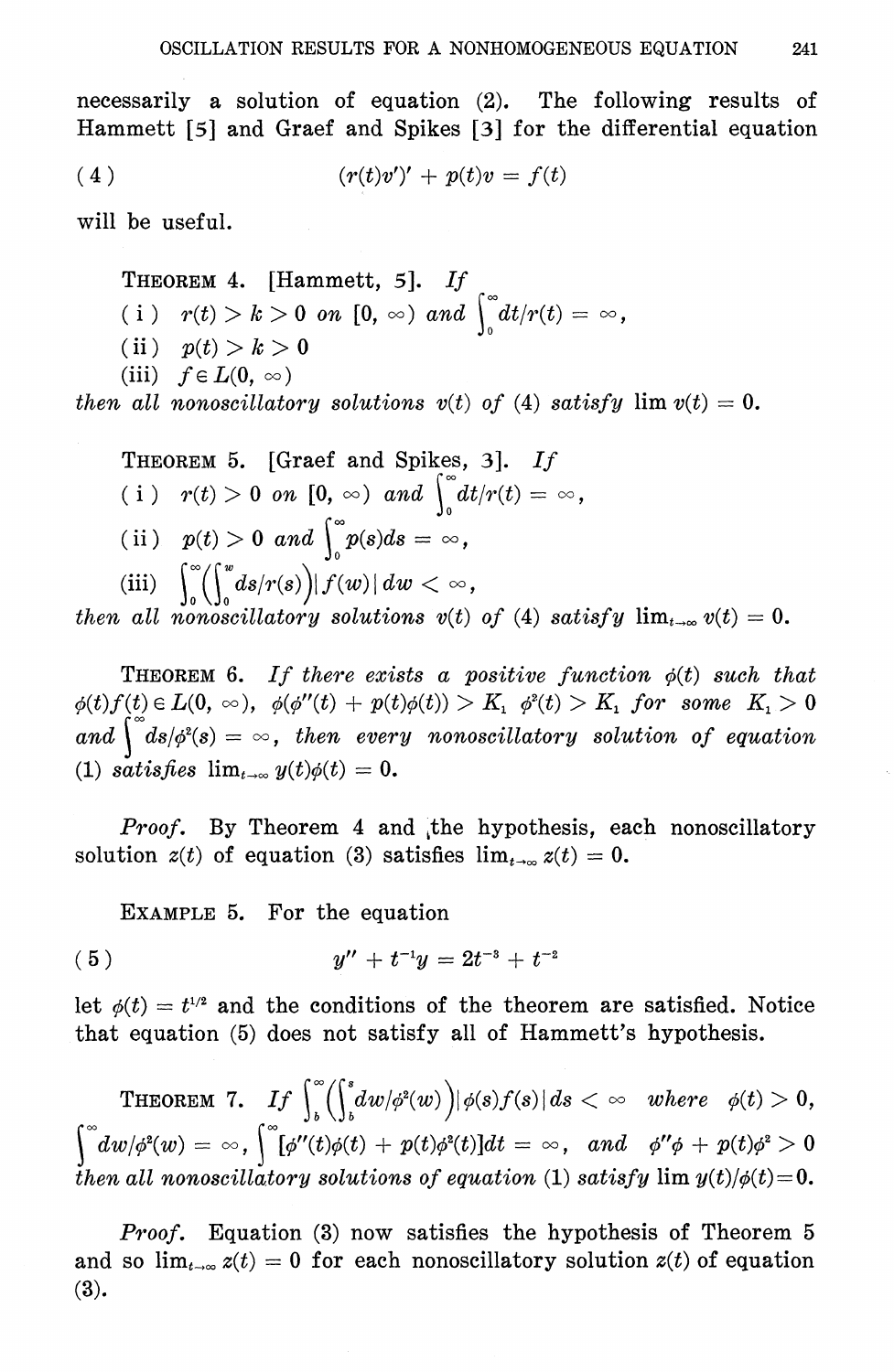EXAMPLE 6. The following equation is more general than equation (1) but illustrates the usefulness of the transformation  $y(t) =$  $\phi(t)z(t)$ :

$$
(6) \t (ty')' + t^{-1/2}y = t^{-2} + t^{-3/2}.
$$

Equation (6) does not satisfy condition (iii) of Theorem 5. However, using the above transformation with  $\phi(t) = t^{-1/4}$ , all conditions of Graef and Spikes' theorem are satisfied for the equation

$$
(t^{1/2}z')' + (5/16 \ t^{-10/4} + t^{-1})z = t^{-9/4} + t^{-7/4}
$$

and so for all nonscillatory solutions  $z(t)$ ,  $\lim_{t\to\infty} z(t) = 0$ . Since  $y(t) =$  $t^{-1/4}z(t)$ , all nonoscillatory solutions  $y(t)$  of equation (6) satisfy  $\lim_{t\to\infty}t^{1/4}y(t)=0.$ 

REMARK. The transformation  $y(t) = \phi(t)z(t)$  maks it possible not to require  $p(t)$  to be positive as required in [3] and [5].

The author wishes to thank the referee for ACKNOWLEDGMENT. his many helpful comments and suggestions.

#### **REFERENCES**

1. S. Abramovich, On the behavior of the solutions of  $y''+p(t)=f(t)$ , J. Math. Anal. Appl., 52 (1975), 465-470.

2. R. Grimmer and W. Patula, Nonoscillatory solutions of forced second order linear equations, J. Math. Anal. Appl., 56 (1976), 452-459.

3. J. Graef and P. Spikes, Asymptotic behavior of solutions of a second order nonlinear differential equation, J. Differential Equations, 17 (1975), 461-476.

4. While and itions for nonoscillation of a second order nonlinear differential equation, Proc. Amer. Math. Soc.,  $50$  (1975), 289-292.

5. M. Hammett, Nonoscillation properties of a nonlinear differential equation. Proc. Amer. Math. Soc., 30 (1971), 92-96.

6. G. Jones and S. Rankin, Oscillation of a forced non-linear second order differential equation, in Accademia Nazionale Dei Lencei, 59 (1975), 702-705.

7. V. Komkov, A technique for the detection of oscillation of second order ordinary differential equations, Pacific J. Math., 42 (1972), 105-115.

8. D. Lovelady, Oscillations induced by forcing functions, to appear Accademia Nazionale dei Lencei.

9. -----, Oscillation and a class of forced even order differential equations, to appear.

10. J. Macki, Application of change of variables in the qualitative theory of second order linear ordinary differential equations, SIAM Review, 18 (1976), 269-274.

11. S. Rankin, Oscillation for second order nonhomogeneous linear differential equations, J. Math. Anal. Appl., 53 (1976).

12. - - Oscillation of a forced second order nonlinear differential equation, Proc. Amer. Math. Soc., 58 (1976).

13. B. Singh, Comparative study of asymptotic nonoscillation and quick oscillation of second order linear differential equations, J. Math. and Phy. Sci., 8 (1974), 363-376.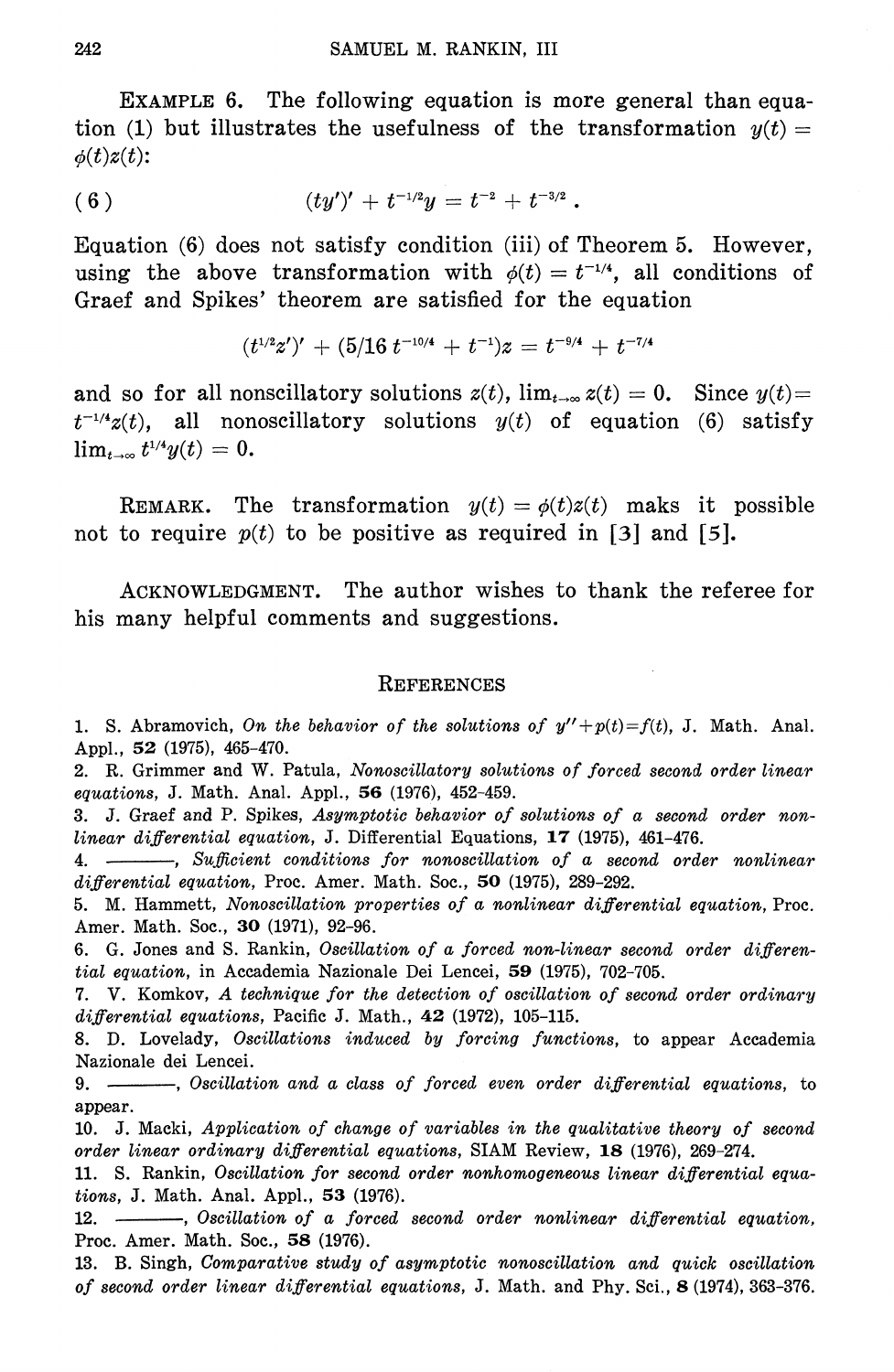14. A. Skidmore and J. Bowers, Oscillatory behavior of solutions of  $y'' + p(t)y = f(t)$ , J. Math. Anal. Appl., 49 (1975), 317-323.

15. S. Tefteller, Oscillation of second order nonhomogeneous linear differential equations, SIAM J. Applied Math., 31 (1976), 461-467.

16. T. Wallgren, Oscillation of solutions of the differential equation  $y'' + p(t)y = f(t)$ , SIAM J. Math. Anal., 7 (1976), 848-857.

Received June 9, 1976 and in revised form October 18, 1978.

MURRAY STATE UNIVERSITY MURRAY, KY 42071

Current Address: Department of Mathematics, West Virginia University, Morgantown, West Virginia 26506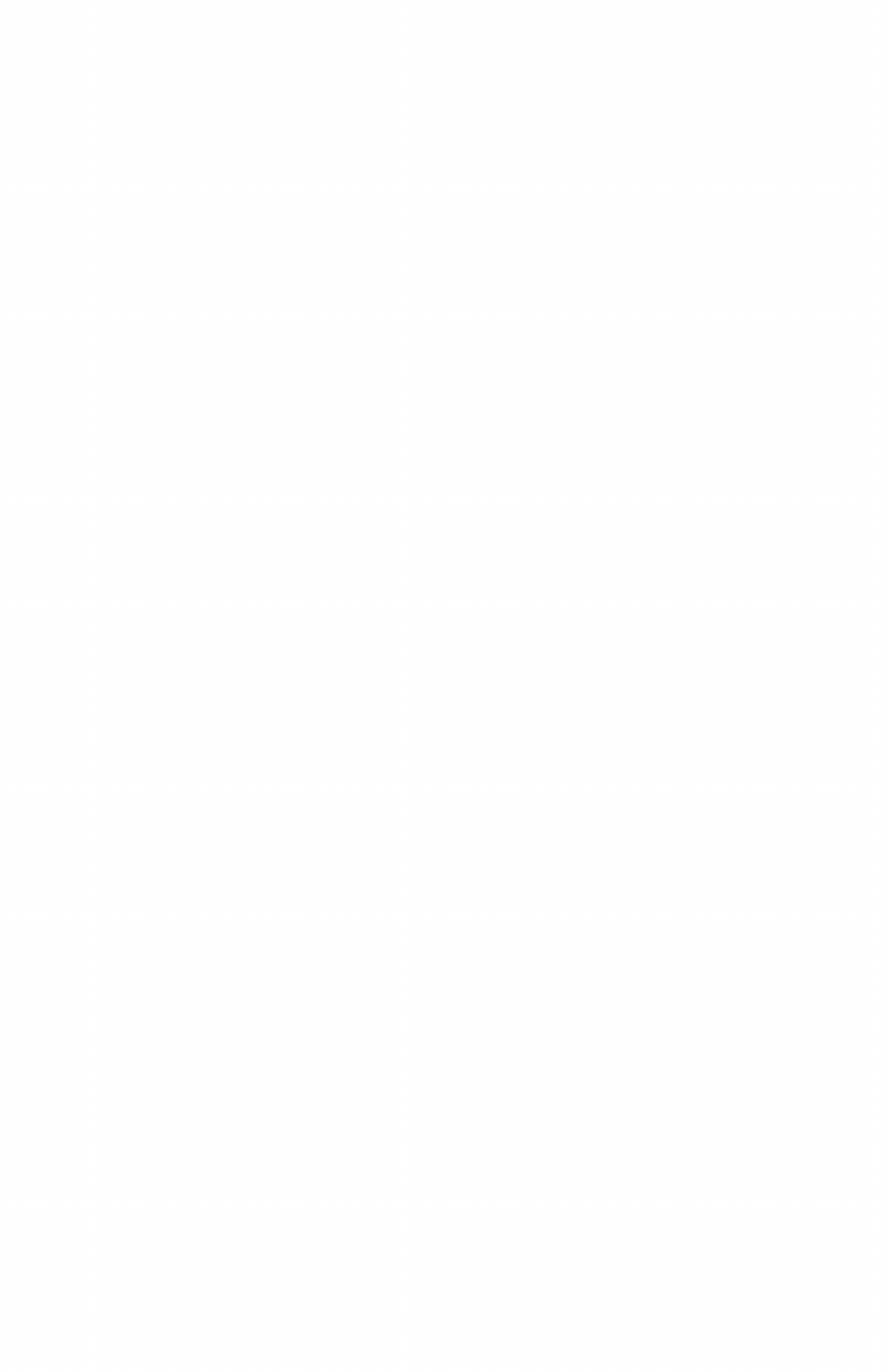## PACIFIC JOURNAL OF MATHEMATICS

#### EDITORS

**RICHARD ARENS (Managing Editor) University of California Los Angeles, California 90024**

**C.W. CURTIS**

**University of Oregon Eugene, OR 97403**

**C.C. MOORE University of California Berkeley, CA 94720**

**J. DUGUNDJI**

**Department of Mathematics University of Southern California Los Angeles, California 90007**

R. FINN AND J. MILGRAM **Stanford University Stanford, California 94305**

## ASSOCIATE EDITORS

**E. F. BECKENBACH**

**B. H. NEUMANN F. WOLF K, YOSHIDA**

### SUPPORTING INSTITUTIONS

**UNIVERSITY OF BRITISH COLUMBIA CALIFORNIA INSTITUTE OF TECHNOLOGY UNIVERSITY OF CALIFORNIA MONTANA STATE UNIVERSITY UNIVERSITY OF NEVADA, RENO NEW MEXICO STATE UNIVERSITY OREGON STATE UNIVERSITY UNIVERSITY OF OREGON**

**UNIVERSITY OF SOUTHERN CALIFORNIA STANFORD UNIVERSITY UNIVERSITY OF HAWAII UNIVERSITY OF TOKYO UNIVERSITY OF UTAH WASHINGTON STATE UNIVERSITY UNIVERSITY OF WASHINGTON**

**Printed in Japan by International Academic Printing Co., Ltd., Tokyo, Japan**